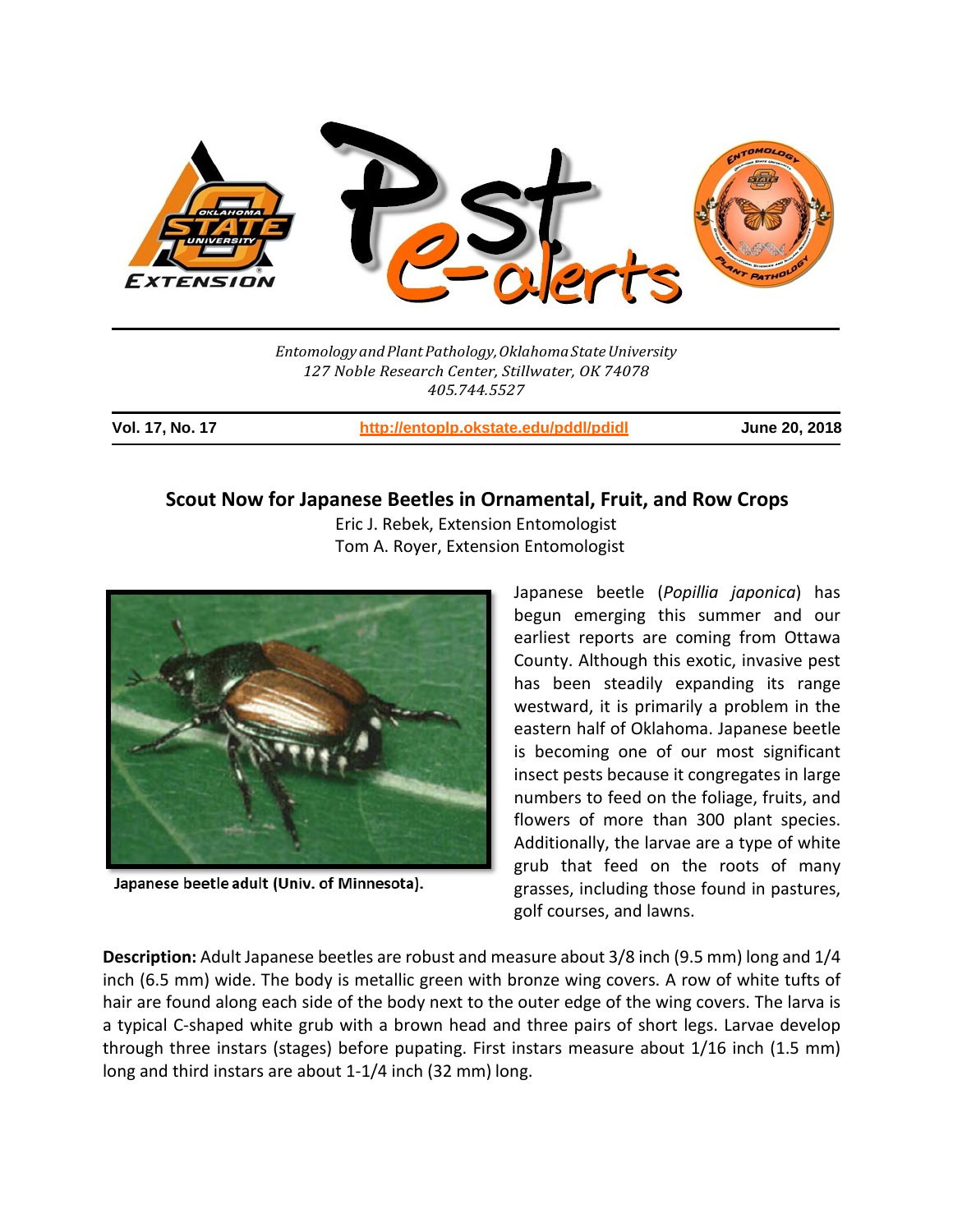**Distribution:** Japanese beetle is native to Asia and the first U.S. report is from Riverton, New Jersey in 1916. The beetle was likely introduced as white grubs hitchhiking within the root zone of irises shipped from Japan. The beetle is common in all states east of the Mississippi River, except Florida, and is steadily encroaching westward. The distribution of Japanese beetle in Oklahoma is currently limited to approximately ten counties, but the beetle is widespread throughout several northeastern counties including Adair, Cherokee, Delaware, Tulsa, and Wagoner Counties. Isolated populations have been found in Creek, Kay, Oklahoma, and Payne Counties, and the pest likely occurs in small pockets elsewhere in the state.



Japanese beetle larva (Oklahoma State University).

Life Cycle: Japanese beetles have one-year life cycles. Overwintering larvae migrate upward in March and April and resume feeding on plant roots until May, when they move deeper in the soil, form an earthen cell, and pupate. Adults emerge late June through July and are active during the day, commonly found feeding and mating in large numbers on susceptible plants. Females repeatedly enter the soil and can lay 40‐60 eggs during their lifetime. Eggs hatch 1 to 2 weeks later and first instars begin feeding on plant roots. The first instars molt in 17 to 25 days, while second instars take 18 to 45 days to develop and molt again. Most grubs reach third instar by late September, and by October they dig deeper into the soil to overwinter.



Life cycle of Japanese beetle (Dave Shetlar, The Ohio State University).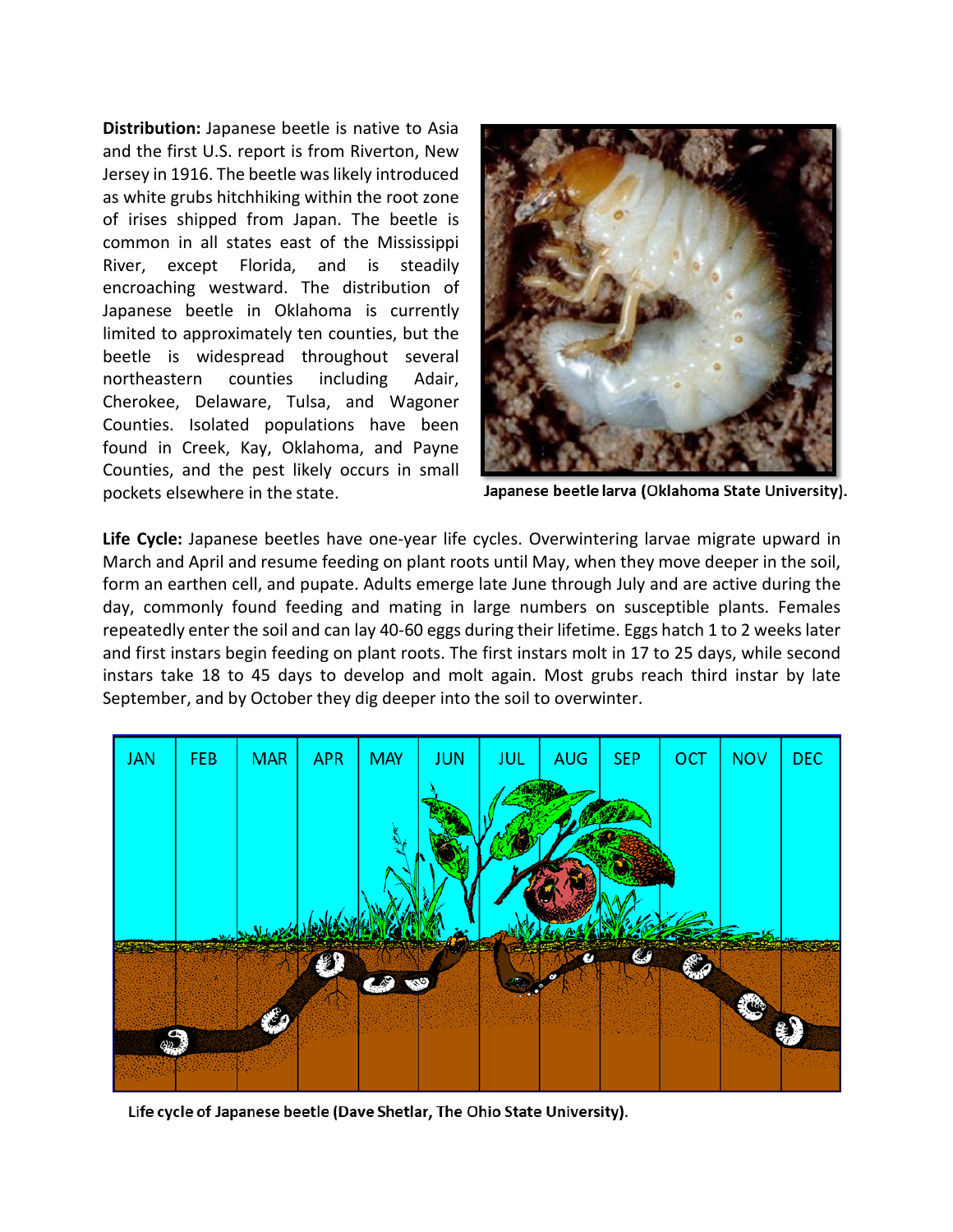**Hosts:** Adults feed on more than 300 different plant species and are considered major pests of ornamental, fruit, and vegetable plants. Japanese beetles also attack several row crops, including soybean and corn. Adults tend to prefer feeding on roses (*Rosa* spp.), flowering crabapple (*Malus*  spp.), birch (*Betula* spp.), elm (*Ulmus* spp.), and zinnia (*Zinnia* spp.). Japanese beetle is also an important economic pest of grapes and other economically important crops.

**Damage:** Adults feed during the day, preferring hot weather and plants located in full sun. In fruit and vegetable crops, defoliation often results in reduced yield. Healthy host plants can survive



Feeding damage to rose flowers by adult (Whitney Japanese beetle Cranshaw, Colorado State University, Bugwood.org).

even complete defoliation by the beetle, but young or weak host plants may not be able to withstand heavy attacks. Adults also feed directly on fruits and flowers of ornamental, fruit, and vegetable plants. Feeding damage to these tissues is characterized by large holes, and fruits and flowers are often consumed entirely under intense pest pressure. When feeding on foliage of soybean and other plants, they prefer consuming the softer leaf tissue and avoid any leaf veins. This creates a leaf "skeleton" that is referred to as skeletonization.



Skeletonized soybean leaves from feeding by adult Japanese beetle (Daren Mueller, Iowa State University, Bugwood.org).



Damaged corn ear silks from feeding by adult Japanese beetle (Daren Mueller, Iowa State University, Bugwood.org).

The visible damage they cause can be very disturbing to someone unfamiliar with their feeding. In soybeans, they typically feed on the upper leaves of the canopy and are more numerous along the field margin. This can result in overestimating the amount of actual defoliation that is present in the crop. When scouting for defoliation, collect leaves from the upper, middle, and lower portions of the canopy and scout the interior of the field to get an accurate estimate of actual percent defoliation. To estimate defoliation in soybean, randomly collect 6 leaflets (2 from the lower, 2 from the middle, and 2 from the top of the canopy) from 5 locations and estimate percent defoliation by averaging the defoliation level from 30 leaflets using the visual chart below.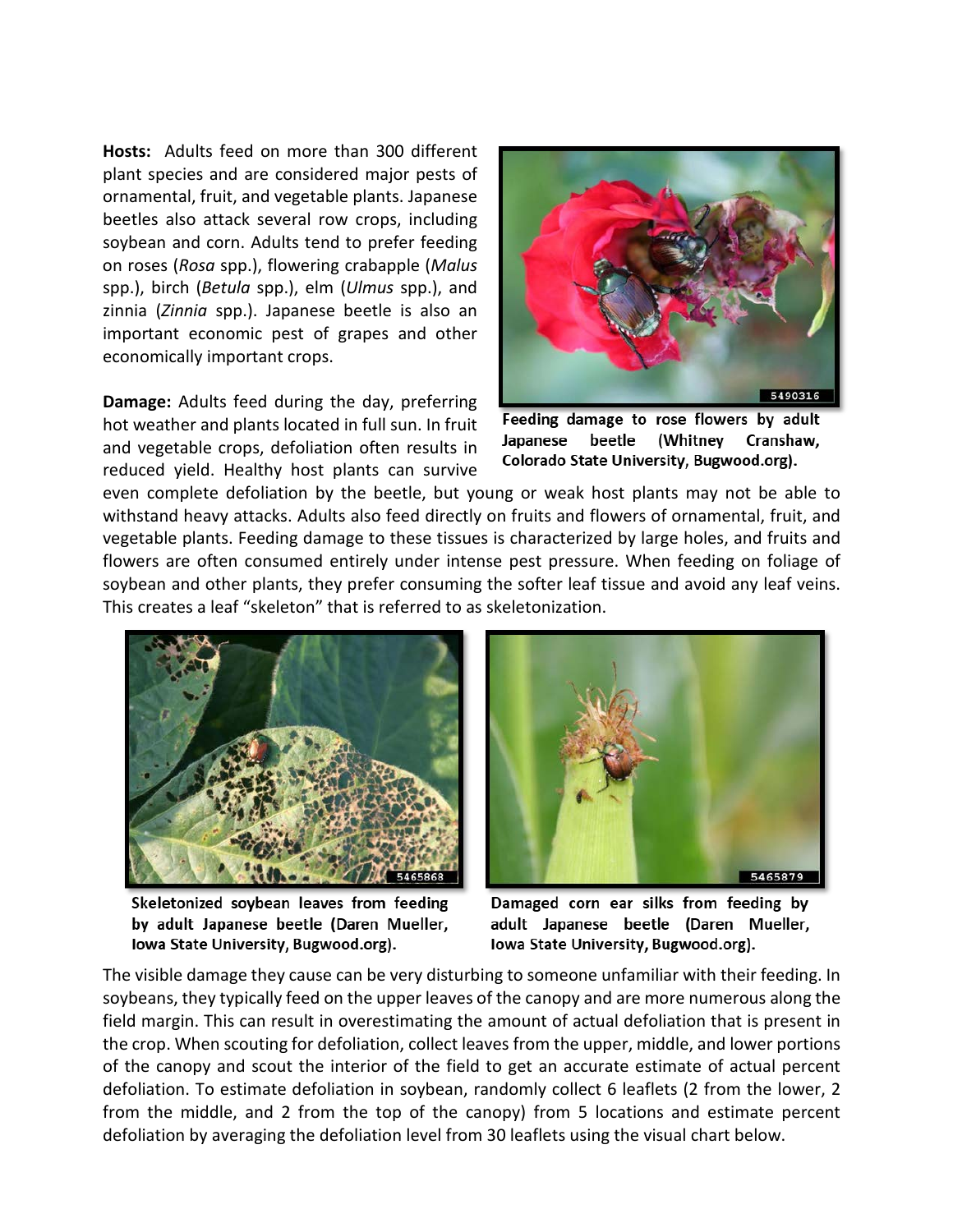

### PLANT STAGE TREATMENT THRESHOLD

3-leaf to beginning of bloom 35% average defoliation Bloom to pod fill: 15-20% average defoliation

Full pod fill to maturity: 35-40% average defoliation, or 5-10% pods damaged

In corn, Japanese beetle will feed on the leaves, but the mostserious injury occurs when they feed on corn ear silks as the plants are pollinating, causing a reduced number of kernels. To estimate ear damage, check 5 randomly chosen plants from 5 locations within the field. Be sure to check plants within the field, because this pest tends to prefer feeding along field margins. Count adult beetles, and estimate the length of silk remaining on those ears. Estimate the maturity of the corn by counting immature tassels and shaking emerged tassels to see if pollen is still being shed. Consider an insecticide application if there is an average of 3 or more beetles per ear, silks have been clipped to less than ½ inch, AND there is less than 50% complete pollination. For control suggestions, refer to **CR-7167: Management of Insect and Mite Pests in Soybean, or CR-7192: Management of Insect and Mite Pests in Corn**. Both fact sheets can be obtained from your local Cooperative Extension Office or through Oklahoma Extension Fact Sheets at [http://factsheets.okstate.edu/.](http://factsheets.okstate.edu/)

**Cultural control for landscape plants:** Handpicking adult beetles can be effective when they first colonize landscape plants. Beetles are less active in the morning and evening when it is cooler and can be killed by dropping them in a solution of soapy water. Japanese beetle traps, which contain an aggregation pheromone and a floral lure to attract both males and females, have been commercially available for several years. However, these traps usually attract more beetles than they capture, leaving landscape plants vulnerable. In addition, adult Japanese beetles can fly one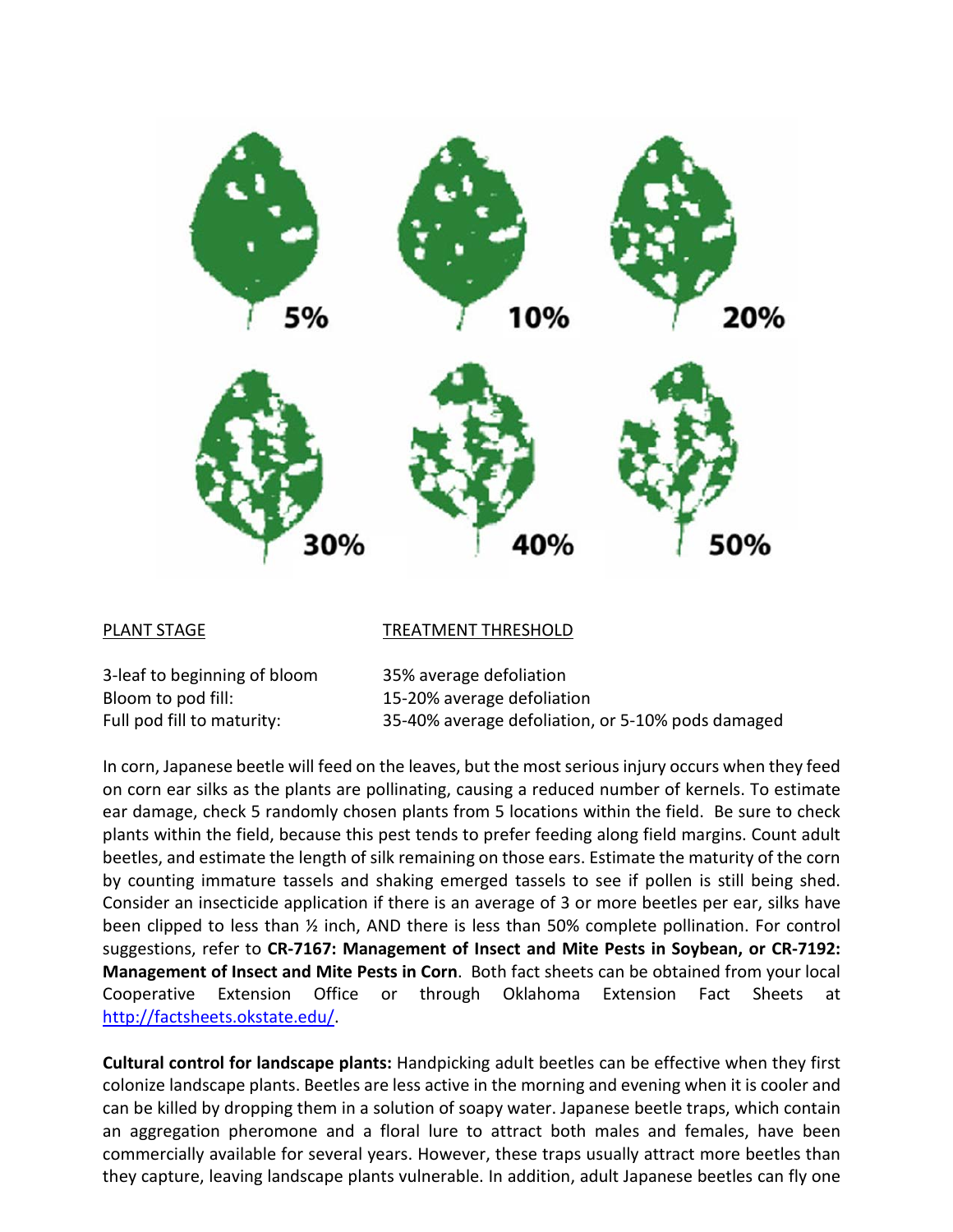mile or more, so beetles that are caught in traps are readily replaced in the landscape by colonizing individuals. Thus, the use of Japanese beetle traps is generally not recommended. The only situation where traps may be useful is if traps are used across a large area like an entire neighborhood. If traps are used, they should be checked and emptied regularly, making sure to kill any live beetles by dunking them in soapy water.



Various Japanese beetle traps are commercially available, but note that large numbers of beetles can quickly overwhelm traps, often resulting in more beetles colonizing landscape plants.

**Biological control:** Biological control of Japanese beetle is an active area of research, and several species of natural enemies have been released against this pest in other states. However, establishment has been limited for parasitic flies and wasps released for Japanese beetle control. Efforts are now being directed toward biological control of these beetles with disease-causing microbes, and several insecticide formulations contain these microbial agents.

**Chemical control for homeowners:** There are many insecticides labeled for Japanese beetle control, and several are available to homeowners. Look for insecticide products containing acephate (Orthene), carbaryl (Sevin), bifenthrin, cyfluthrin, deltamethrin, lambda‐cyhalothrin, or permethrin. When adult activity is heavy, insecticide sprays may be needed every 5 to 10 days. Applications of imidacloprid (e.g., Bayer Advanced Tree & Shrub Concentrate) should be made at least 20 days prior to Japanese beetle adult activity. However, check the label carefully for pollinator protection requirements for use of products containing imidacloprid and other neonicotinoids. In general, soil applications of insecticides to target larvae will not reduce adult Japanese beetle populations because adults are strong fliers and colonize landscapes from surrounding areas. For insecticide recommendations for nurseries, homeowners, and fruit crops, refer to **E-832: OSU Extension Agents' Handbook of Insect, Plant Disease, and Weed Control**.